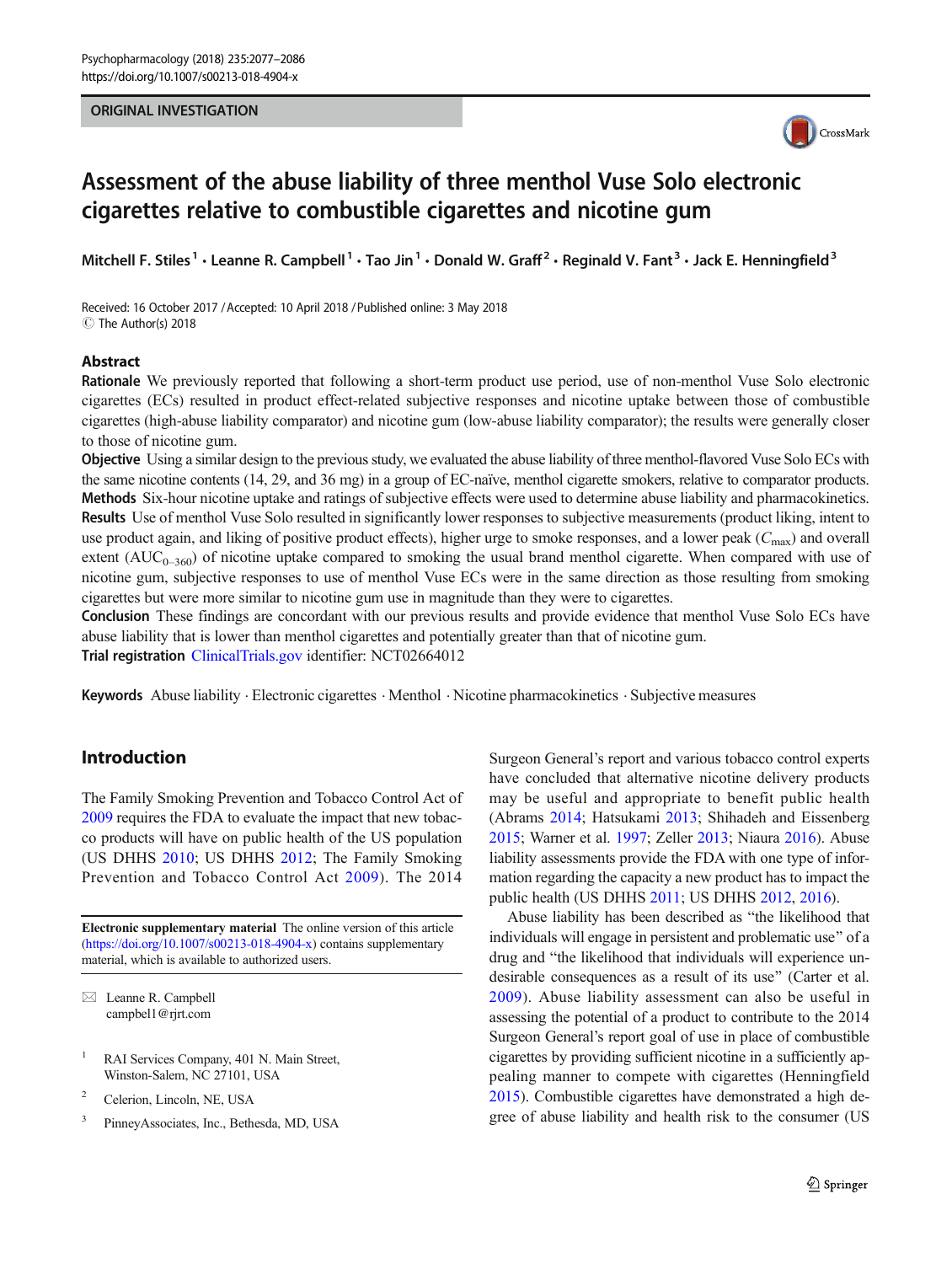DHHS [2010,](#page-9-0) [2014\)](#page-9-0). Electronic cigarettes (ECs) and their aerosol emissions have been characterized as having much lower levels of most of the toxicants commonly found in cigarette smoke (The National Academies of Sciences, Engineering, and Medicine [2018](#page-9-0)). Nicotine-containing vapor products need to deliver nicotine and provide a sufficient degree of acceptability and attraction, and therefore some abuse liability, to serve as viable and compelling alternatives for smokers (Abrams [2014](#page-8-0); Abrams et al. [2017;](#page-8-0) Hatsukami [2013](#page-9-0); Niaura [2016](#page-9-0); Zeller [2013;](#page-9-0) Gottlieb and Zeller [2017\)](#page-9-0). Stated somewhat differently, "If a particular product is far from cigarettes and close to NR [nicotine replacement] on the continuum of harm and at the same time closer to cigarettes than NR on the continuum of dependence, this product may have considerable success in reducing the public health costs associated with cigarette use^ (Fagerström and Eissenberg [2012\)](#page-9-0).

The Family Smoking Prevention and Tobacco Control Act of [2009](#page-9-0) banned all characterizing flavors in combustible cigarettes with the exception of tobacco and menthol, although characterizing flavors in ECs are still allowed. Menthol is used in foods, drugs, and tobacco products to provide flavor, odor, and cooling effects (Henningfield et al. [2011](#page-9-0); Lawrence et al. [2011;](#page-9-0) Wickham [2015](#page-9-0)). It is the most widely branded and popular characterizing flavor in cigarettes, with menthol cigarettes representing approximately a 26% share of market (2015) for cigarettes sold in the USA (Federal Trade Commission [2017](#page-9-0)). Menthol has been pointed to as influencing cigarette smoking behavior and the abuse liability of cigarettes (Lawrence et al. [2011;](#page-9-0) Benowitz et al. [2011](#page-8-0); Ahijevych and Garrett [2004;](#page-8-0) Henningfield et al. [2011\)](#page-9-0). We previously reported that three tobacco-flavored Vuse Solo ECs showed significantly lower abuse liability than combustible cigarettes, and a somewhat higher abuse liability than nicotine gum (Stiles et al. [2017](#page-9-0)). Building upon these findings among smokers of non-menthol, usual brand (UB) cigarettes, we performed the current study using a similar design to examine the same elements of abuse liability for three menthol-flavored Vuse Solo ECs (with smokers of menthol UB cigarettes) containing the same amounts of nicotine as those in the previous study. This provided an assessment of the abuse liability of commercially available menthol Vuse Solo ECs relative to the same two comparator products.

# Materials and methods

This was a randomized, open-label, cross-over study [\(ClinicalTrials.gov](http://clinicaltrials.gov) identifier: NCT02664012) completed at a single research center (Celerion, Lincoln, NE). The study was reviewed and approved by Chesapeake Institutional Review Board (Columbia, MD) and was conducted in accordance with the ethical standards in the Declaration of Helsinki and applicable sections of the US Code of Federal Regulations and

ICH E6 Good Clinical Practices. With few exceptions, the design of the current study was identical to a previous study in which we evaluated non-menthol versions of similar Vuse Solo ECs (Stiles et al. [2017\)](#page-9-0). A brief summary of the study methods is provided herein.

# Subjects

Potential subjects were recruited using standard advertising methods (print, radio, television, websites) and from an existing database of individuals who had previously participated, or who previously expressed interest in participating, in a clinical study. Study recruits were excluded from having participated in another clinical study within  $(\le)$  30 days prior to screening. As in the former study, informed consent was obtained from all potential subjects prior to initiation of any study events. Eligibility criteria were assessed during a screening process to ensure that subjects were in generally good health, satisfied all requirements for inclusion, and met none of the criteria for exclusion. Subjects were 21 to 60 years of age and an attempt was made to enroll an approximate balance of males and females. Subjects self-reported smoking 10 or more menthol king size (83–85 mm) or 100-mm combustible, filtered cigarettes per day for at least 6 months prior to enrollment. They reported typically smoking their first cigarette of the day within 30 min of waking. Subjects were excluded if they reported current or recent regular use (i.e., any use within [≤] 30 days prior to screening) of ECs prior to entering the study.

## Investigational products

Three commercially available menthol Vuse Solo ECs (containing either 14, 29, or 36 mg of nicotine) were evaluated along with the subjects' UB cigarette and Nicorette® White Ice Mint 4-mg nicotine polacrilex gum (GlaxoSmithKline Consumer Healthcare, L.P.) as the high- and low-abuse liability comparators, respectively. Nicotine yields in the product aerosols (mean  $\pm$  standard deviation [SD]) for the three menthol Vuse Solo ECs (14 mg, 29 mg, 36 mg) were  $1.02 \pm$ 0.06 mg,  $1.88 \pm 0.15$  mg, and  $2.64 \pm 0.28$  mg, respectively. The analytical puffing regimen consisted of 20 puffs of a 55 ml volume, square-wave machine puff of 3-s duration, taken once every 30 s. The three ECs and nicotine gum were provided at no cost to subjects. Subjects provided their own UB cigarettes throughout the study. Menthol Vuse Solo ECs are composed of a battery, heating element, microchips, sensor, and a cartridge containing propylene glycol, glycerin, nicotine, flavorings (including menthol), and water. The three ECs were presented without commercial packaging and were therefore visually indistinguishable by subjects (i.e., differences in nicotine concentrations were not apparent from the products/cartridges).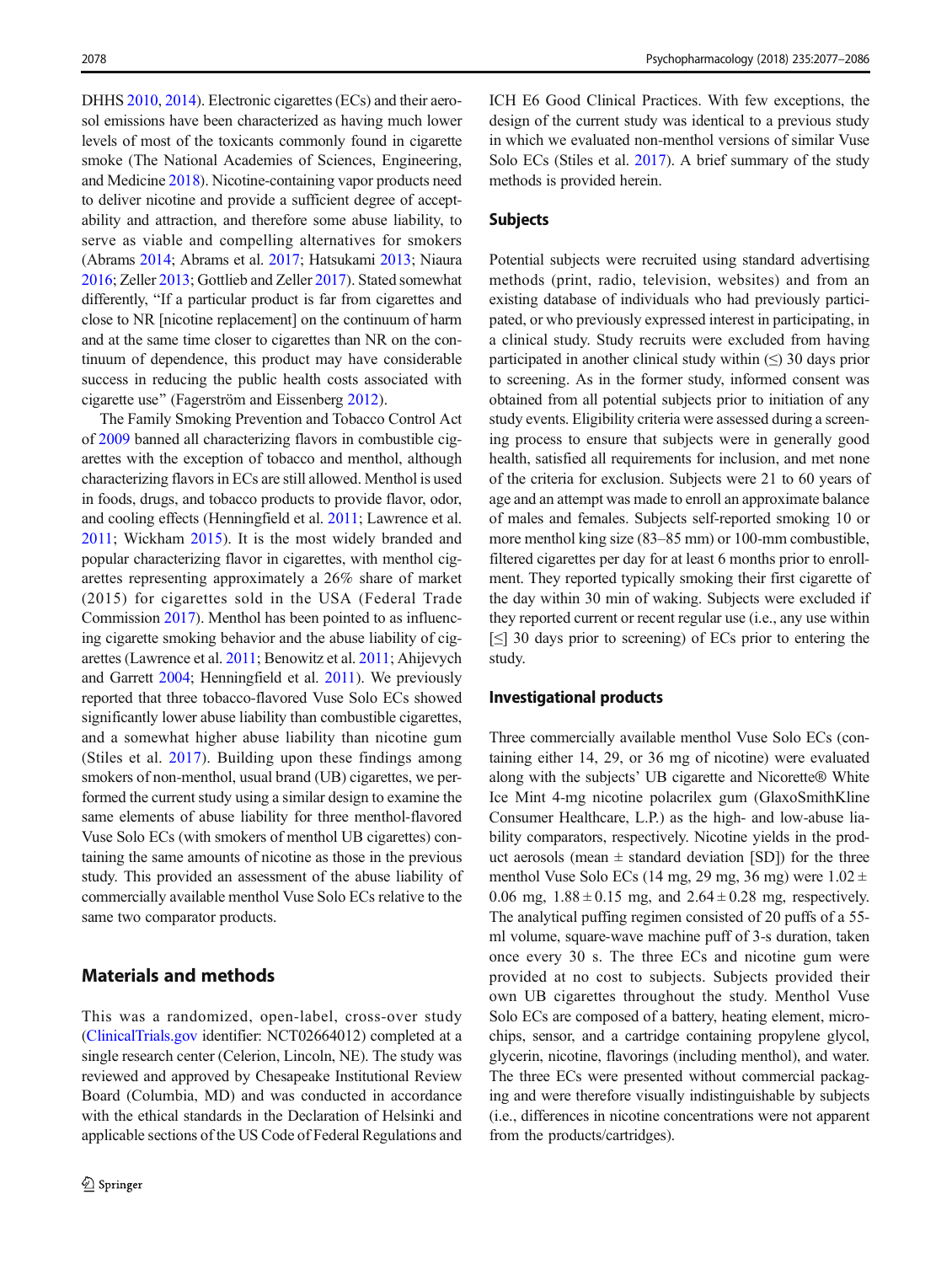#### Study design

Eligible subjects who were enrolled into the study were randomized to one of 10 investigational product sequences based on a Williams Design. A 7-day ambulatory ("home use") trial of each product preceded each of five, consecutive weekly test visits to allow subjects to become accustomed to using the assigned non-UB products. For at-home use, subjects were instructed to use the assigned product at least once on 6 of the 7 days preceding a test visit, with additional use permitted as desired. One "use" of Vuse Solo or nicotine gum was defined as approximately 10 to 30 min of ad libitum use, respectively, to approximate use in test visits. Subjects were not to use ECs or nicotine gum on Day 7 (the day prior to a test visit) to avoid potential impacts on subjective measures that might arise from residual nicotine absorption via the slower buccal route.

Smoking of UB cigarettes during each day of the at-home trial was allowed regardless of investigational product assignment, and all product use was tracked daily using an electronic diary. Subjects were instructed to abstain from all tobacco and nicotine products for at least 12 h prior to each test visit to minimize the impact that residual nicotine might have on baseline subjective and physiological measurements.

Subjects reported to the clinic on the morning of each test visit and were initially assessed for continued eligibility. Subjects with an expired carbon monoxide value  $> 12$  ppm were not eligible to participate in the clinical procedures on that day but were allowed to reschedule one test visit for this reason. In-clinic use of one of the investigational products each week consisted of up to 10 min of ad libitum use of one of the menthol Vuse Solo ECs or smoking one cigarette, or up to 30 min of ad libitum use of nicotine gum according to the package instructions (i.e., "park and chew" method). In-clinic use of each of the three types of products occurred in separate sections of the clinic to minimize any potential effects of secondhand smoke or other sensory cues on subjective assessments. Subjective effects questionnaires, serial blood samples, and physiological measurements were collected at the specified time points relative to the start of product use as shown in Supplemental Table 1. Individual Vuse Solo cartridge weights, before (initial weight) and after (final weight) in-clinic use, were recorded to assess the amount of product use.

#### **Outcomes**

Five subjective effects questionnaires were administered during test visits using an electronic tablet (CRFHealth, Hammersmith, UK). Product Liking, Urge to Smoke, and Urge for Product questionnaires were administered as 11 point numeric rating scales. The Product Effects questionnaires (Liking of Positive Effects and Disliking of Negative Effects) were administered as 10-point scales, and the Intent to

Use Product Again questionnaire was administered as a 7 point vertical numeric scale. As in the previous study, Product Liking, Intent to Use Product Again, and Product Effects questionnaires were presented at 15, 30, 45, 60, 120, 180, 240, 300, and 360 min following the start of product use. The Urge to Smoke and Urge for Product questionnaires were administered at those and the additional time points of 5, 90, and 150 min. For the calculation of area under the effect curve (AUEC), a value of zero was assigned to any time points for which subjects responded as not feeling product effects (positive or negative) on the initial Yes/No question. A more detailed description of the questionnaires is included in the original study publication (Stiles et al. [2017](#page-9-0)). Urge for Product was not administered during UB cigarette use, so the data collected for Urge to Smoke from the cigarette condition was compared to the Urge for Product data from the EC and nicotine gum conditions.

Sample analysis for determination of serum nicotine and baseline cotinine concentrations was conducted by Celerion (Lincoln, NE) using a validated LC-MS/MS method. Pulse rate, systolic and diastolic blood pressure, and expired carbon monoxide were assessed as physiological measures related to product use. Baseline cotinine concentrations were measured at each test visit to assess whether subjects substantially changed their nicotine uptake during the study. All of these endpoints were measured as described in the earlier paper. As in the previous study, 18 blood samples were collected for measurement of nicotine concentrations, at the following times relative to the start of product use:  $-5$ ,  $-0.5$ ,  $5$ ,  $7.5$ , 10, 15, 20, 30, 45, 60, 75, 90, 120, 150, 180, 240, 300, and 360 min. Cotinine concentrations were measured from the primary baseline sample  $(-0.5 \text{ min})$  only, when available. Physical and oral examinations, clinical laboratory tests, vital sign measurements, electrocardiograms, and adverse events were used to assess safety and tolerability.

Serum nicotine concentrations below the limit of quantitation (0.20 ng/mL) were imputed to one-half the lower limit of quantitation for analysis. Additionally, observed and imputed nicotine concentrations were baseline-adjusted for the concentration of nicotine in the blood at the start of product use (Shiffman et al. [2009;](#page-9-0) Benowitz et al. [2006](#page-8-0)) to assess AUC (area under the curve),  $C_{\text{max}}$  (baseline-adjusted maximum plasma concentration), and  $T_{\text{max}}$  (time to baseline-adjusted maximum plasma concentration) uptake parameters.

# Statistical analyses

The target number of subjects needed to complete the study was based upon the findings of the previous study evaluating the non-menthol investigational products (Stiles et al. [2017\)](#page-9-0). Fifty subjects were required in order to have 80% power to detect an effect size of 0.8 for the subjective measurements (which is equivalent to a mean difference of 0.8 and a standard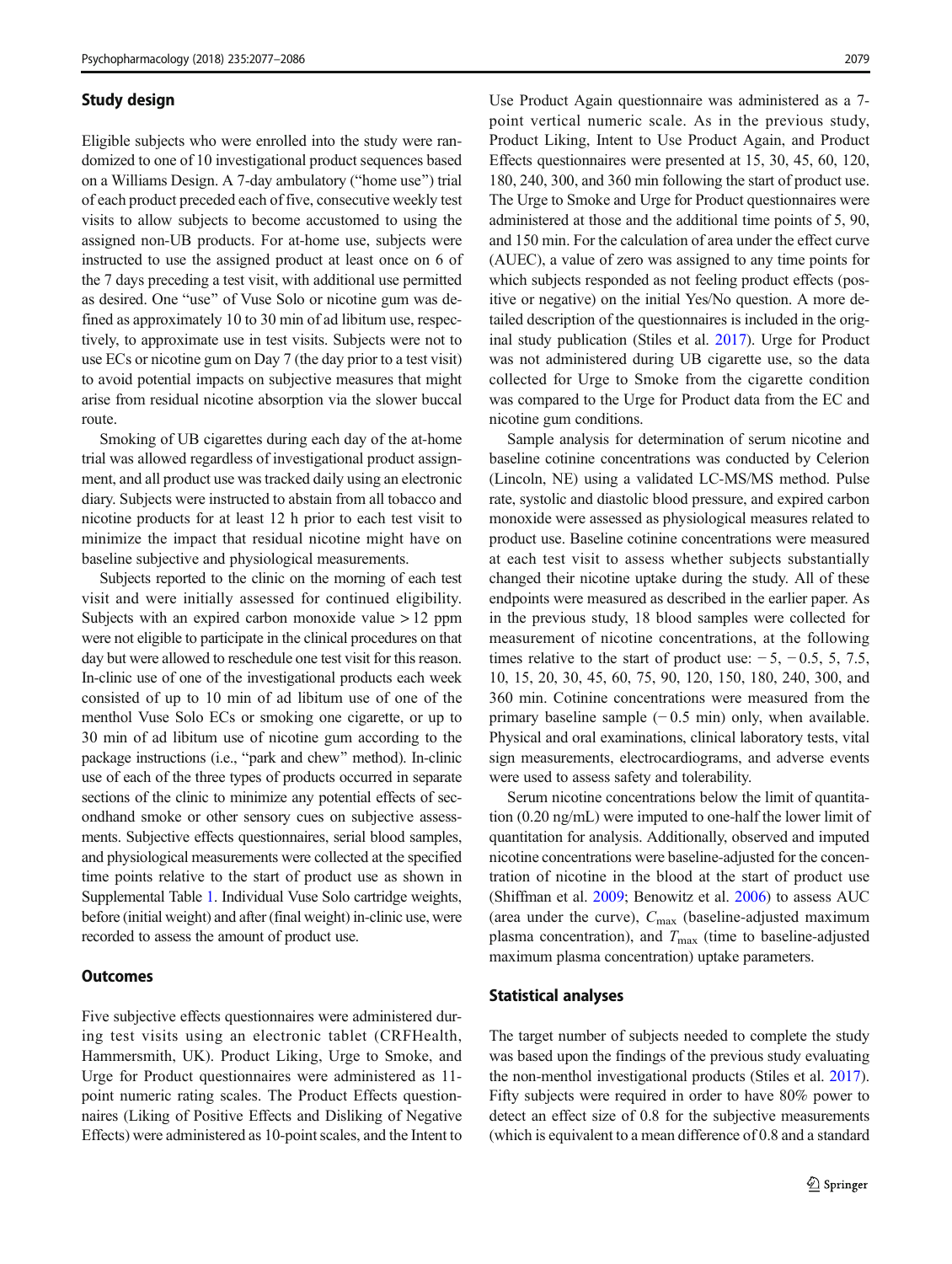deviation of 1.0) and at least a 20% absolute difference for the pharmacokinetic (PK) endpoints between each menthol Vuse Solo product and the high- and low-abuse liability comparator products. The comparisons of interest were results for each of the Vuse Solo ECs relative to the respective comparator products; the three ECs (14, 29, 36 mg) were not compared to each other. Statistical significance is indicated for  $p$  values below 0.05.

Data management and statistical analyses were performed by Celerion (Lincoln, NE). Phoenix® WinNonlin® Version 6.3 (Pharsight, Princeton, NJ) was used to calculate noncompartmental PK and subjective measure response parameters. Statistical summarizations and comparisons were calculated using SAS® Version 9.3 (SAS, Cary, NC).

A mixed-effect model analysis of variance (ANOVA) was used to compare maximum effect  $(E_{\text{max}})$  values of product liking, intent to use product again, (liking of) positive effects and (disliking of) negative effects, the product liking area under the effect curve ( $AUEC_{15-360}$ ), the plasma nicotine PK parameters ( $AUC_{0-15}$ ,  $AUC_{0-360}$ ,  $C_{\text{max}}$ , and  $T_{\text{max}}$ ), baseline cotinine, and the maximum absolute change in physiological measures (pulse rate and systolic and diastolic blood pressures). Except for  $T_{\text{max}}$ , the PK parameters were analyzed on the natural log scale. Sequence, period, and product were included as fixed effects, and subject-nested-within-sequence was included as a random effect in each model. Results are presented as geometric least-squares means for all PK parameters except for  $T_{\text{max}}$ , which are presented as least-squares means.

A mixed-effect model analysis of covariance (ANCOVA) was used to compare urge to smoke  $AUEC_{0-15}$ ,  $AUEC_{0-360}$ , and  $E_{\text{min}}$ , and urge for product  $\text{AUEC}_{0-360}$  and  $E_{\text{max}}$ . Sequence, period, product, and the baseline score were included as fixed effects and subject-nested-within-sequence was included as a random effect in each model. These results are presented as least-squares means. Lastly, a paired  $t$  test was used to detect changes in expired carbon monoxide between the baseline and post-product-use measurements.

## Results

#### Subjects

One hundred eleven subjects were screened for study participation, 71 subjects were randomized to investigational product use sequences, and 55 subjects completed all five test visits. Eleven subjects withdrew consent from the study, two subjects were lost to follow-up, two subjects were discontinued by the principal investigator due to protocol deviations, and one subject was discontinued due to a pregnancy. Demographic data are summarized in Supplemental Table 2. Almost two thirds of the subjects were male and one third of subjects were African American. Various menthol Marlboro  $(n = 26, 37\%)$ , Newport  $(n = 21, 30\%)$ , and Pall Mall  $(n = 8, 1)$ 11%) brand styles were the most commonly reported UB cigarettes smoked by randomized subjects. No subject reported current or recent regular use of ECs prior to entering the study. Results include all available data for all subjects with evaluable PD or PK profiles.

## Subjective measures

Product Liking  $E_{\text{max}}$  for the menthol Vuse Solo products ranged from 4.51 to 5.08 and was significantly lower compared to UB smoking  $(E_{\text{max}} 9.29, p < 0.001$  for all) and somewhat higher than with nicotine gum ( $E_{\text{max}}$  3.25,  $p < 0.005$  for all). Intent to Use Again  $E_{\text{max}}$  followed a similar pattern, with use of the Vuse Solo ECs ranging from 4.25 to 4.49, which was significantly lower compared to UB smoking  $(6.93,$  $p < 0.0001$  for all) and higher than nicotine gum (3.32,  $p < 0.005$  for all). Urge for Product  $E_{\text{max}}$  ranged from 4.52 to 4.82 with use of Vuse Solo ECs, which was significantly higher compared to using nicotine gum  $(3.62, p < 0.05$  for all). Among subjects who reported liking of positive effects,  $E_{\text{max}}$  was also significantly lower for the three Vuse Solo ECs, ranging from 6.44 to 6.74, compared to UB smoking (8.63,  $p \le 0.0005$ , but there were no differences compared to the nicotine gum (6.02). Among subjects who reported negative effects, there were no significant differences detected for disliking of negative effects with Vuse Solo ECs (5.16 to 6.16) and smoking (6.06) or compared to use of nicotine gum (6.24). Results for  $AUEC_{15-360}$  for all subjective measures are shown in Table [1](#page-4-0) and were largely in agreement with the  $E_{\text{max}}$  comparisons.

#### Urge to smoke

As illustrated in Fig. [1](#page-4-0) (first 2 h of test visit), urge to smoke decreased more rapidly and to a greater extent following smoking UB compared to use of menthol Vuse Solo ECs and nicotine gum, but the curves began to converge by the end of the 6-h session (data not shown in Fig. [1](#page-4-0)). Urge to Smoke scores were higher through the first 15 min with all Vuse Solo ECs ( $AUEC<sub>0-15</sub>$  ranging from 103.70 to 106.08) compared to smoking  $(AUEC_{0-15} = 59.58, p < 0.0001)$ , whereas the scores with all of the Vuse Solo ECs were not significantly different from nicotine gum  $(AUEC<sub>0-15</sub> =$ 104.25). Urge to Smoke scores over the 6-h session  $(AUEC<sub>0–360</sub>)$  were also significantly higher with Vuse Solo ECs (AUEC<sub>0-360</sub> = 2802.17 to 2873.61) compared to smoking (AUEC<sub>0–360</sub> = 2302.64,  $p < 0.0001$ ). There were no statistically significant differences in Urge to Smoke scores when nicotine gum  $(AUEC_{0-360} = 2688.18)$  was compared to the 14-mg Vuse Solo ( $AUEC_{0-360} = 2852.04$ ) and 36-mg Vuse Solo ( $AUEC_{0-360} = 2802.17$ ); however, use of the 29-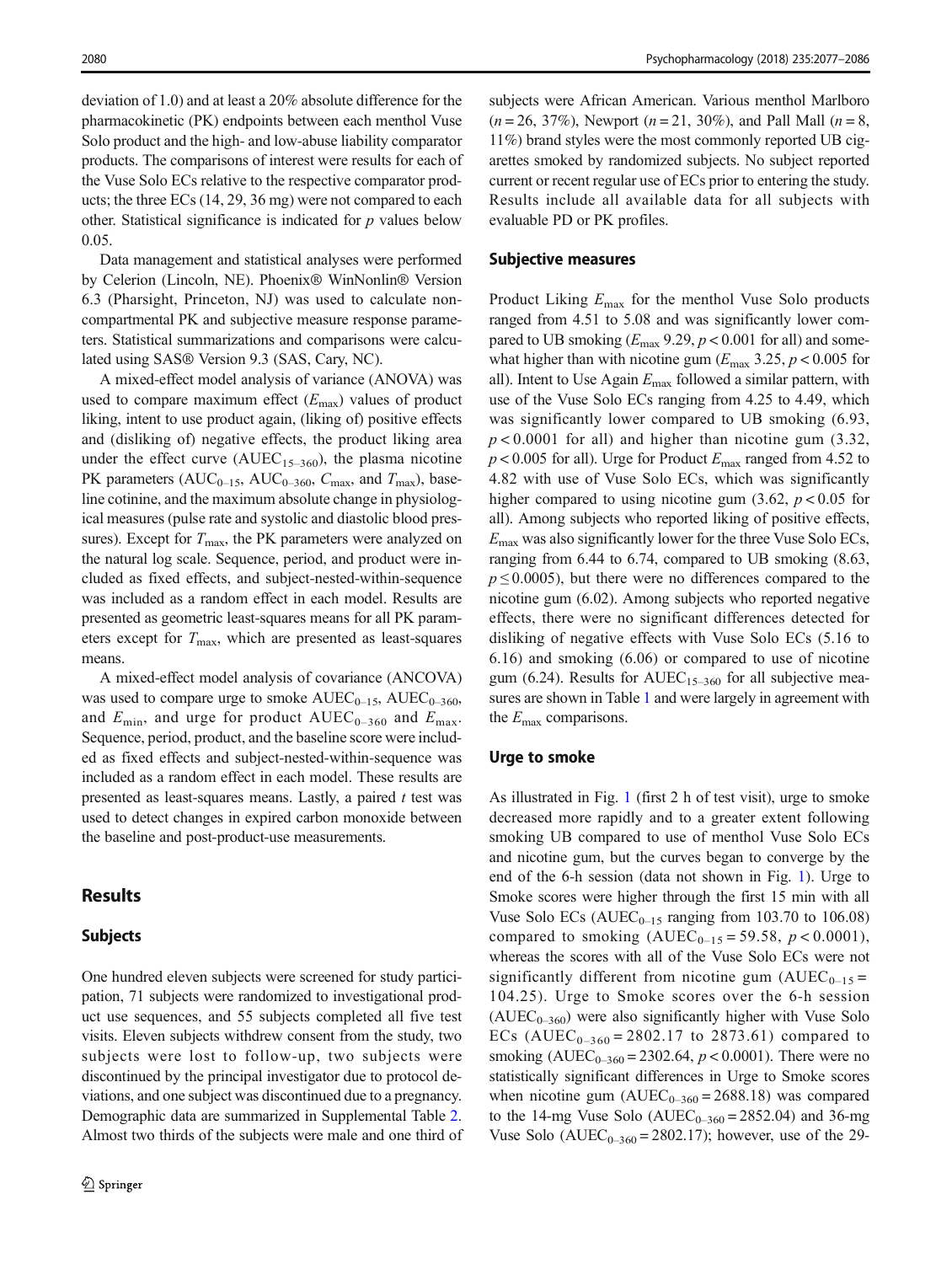# <span id="page-4-0"></span>Table 1 Statistical comparisons of subjective measure parameters

|                                                    | LS means<br>(95% confidence intervals)          |                                                                 |                                             |                               |                              |
|----------------------------------------------------|-------------------------------------------------|-----------------------------------------------------------------|---------------------------------------------|-------------------------------|------------------------------|
| Parameter (95% confidence interval)                | Menthol Vuse Solo<br>$14 \text{ mg}$            | Menthol Vuse Solo<br>$29 \text{ mg}$                            | Menthol Vuse Solo<br>$36 \text{ mg}$        | Usual brand<br>cigarette      | Nicotine gum                 |
| Product Liking $(AUEC_{15-360})$                   | $1521.63^{\dagger\delta}$ (1314.14,<br>1729.12) | 1426.20 <sup><math>\uparrow</math>§</sup> (1204.32,<br>1648.08) | 1256.89 <sup>†§</sup> (1035.52,<br>1478.27) | 3148.10 (2933.18,<br>3363.02) | 907.29 (692.69,<br>1121.89)  |
| $E_{\rm max}$                                      | $5.08^{\dagger\frac{5}{3}}$ (4.46, 5.70)        | $4.51^{\dagger}$ (3.86, 5.16)                                   | $4.53^{\dagger}$ (3.86, 5.19)               | 9.29(8.65, 9.93)              | 3.25 (2.61, 3.89)            |
| Intent to Use Again<br>$(AUEC_{15-360})$           | $1489.01^{\text{†}}\$ (1346.90,<br>1631.12)     | $1534.54^{\dagger\frac{8}{3}}$ (1383.20,<br>1685.87)            | 1412.88 <sup>†§</sup> (1261.88,<br>1563.89) | 2403.50 (2256.57,<br>2550.43) | 1143.37 (996.69,<br>1290.05) |
| $E_{\rm max}$                                      | $4.40^{\text{†}\$}$ (3.99, 4.80)                | $4.49^{\dagger\delta}$ (4.06, 4.91)                             | $4.25^{\dagger}$ (3.82, 4.68)               | 6.93(6.52, 7.35)              | 3.32 (3.82, 4.68)            |
| Liking of Positive Effects<br>$(AUEC_{15-360})$    | $766.72^{\dagger}$ (475.9,<br>1057.54           | $1003.47^{\dagger}$ (709.08,<br>1297.87)                        | $704.70^{\dagger}$ (400.05,<br>1009.36      | 1388.31 (1102.92,<br>1673.70) | 842.96 (542.72,<br>1143.21)  |
| $E_{\rm max}$                                      | $6.45^{\dagger}$ (5.79, 7.11)                   | $6.44^{\dagger}$ (5.76, 7.12)                                   | $6.74^{\dagger}$ (6.01, 7.47)               | 8.63(8.00, 9.27)              | 6.02(5.32, 6.72)             |
| Disliking of Negative Effects<br>$(AUEC_{15-360})$ | 596.25 (297.04,<br>895.46)                      | 822.23 (512.69,<br>1131.77)                                     | 491.65 (207.8,<br>775.51)                   | 787.93 (462.74,<br>1113.12    | 771.89 (498.84,<br>1044.94)  |
| $E_{\rm max}$                                      | 5.16(4.15, 6.17)                                | 6.16(5.10, 7.21)                                                | 5.17(4.23, 6.11)                            | 6.06(4.94, 7.17)              | 6.24(5.34, 7.13)             |

<sup>†</sup> Significantly different from usual brand cigarette;  $p < 0.05$ 

 $\frac{8}{9}$  Significantly different from nicotine gum;  $p < 0.05$ 

mg Vuse Solo did result in a significantly higher score  $(AUEC<sub>0-360</sub> = 2873.61; p < 0.05).$ 

The time to reach the minimum Urge to Smoke  $(T_{\text{min}})$  was not significantly different between the three Vuse Solo ECs ( $T_{\text{min}}$ ) ranging from 20.36 to 24.78 min) and either the UB cigarettes  $(T_{\text{min}} = 16.17 \text{ min})$  or the nicotine gum  $(T_{\text{min}} = 24.52 \text{ min})$ .

# Nicotine pharmacokinetics

As illustrated in Fig. [2,](#page-5-0) nicotine concentrations increased rapidly within 15 min of smoking and with use of each of the menthol Vuse Solo ECs and more gradually with use of the nicotine gum (which peaked around 45 min). By 6 h, blood



Fig. 1 Mean ratings for the urge to smoke question "How strong is your current urge to smoke your usual brand cigarette?"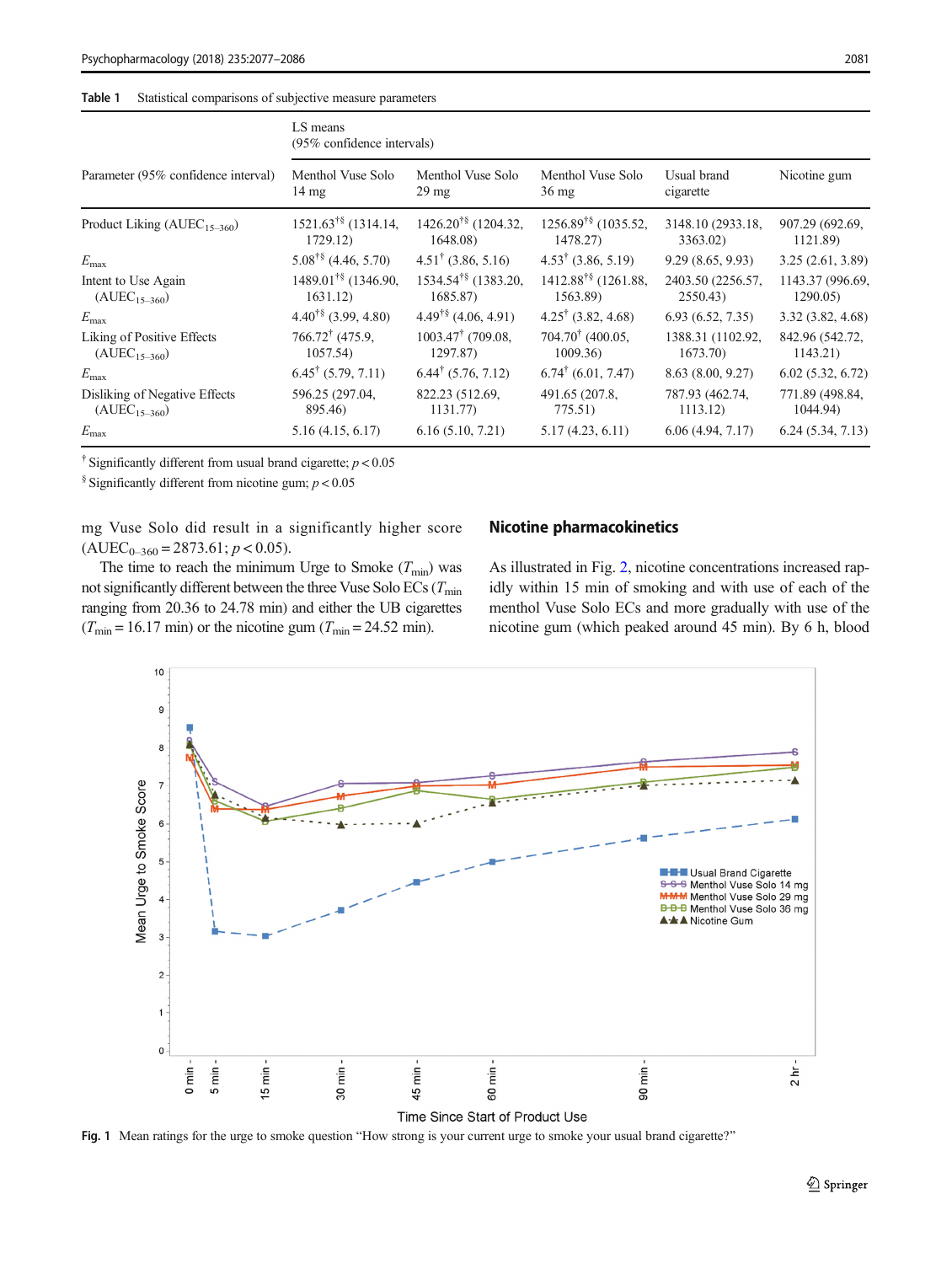<span id="page-5-0"></span>

Fig. 2 Mean plasma nicotine concentration profiles

levels had declined to near convergence at about 1 ng/ml. Baseline-adjusted nicotine PK parameters are summarized in Table 2. Nicotine uptake was significantly lower with use of the three Vuse Solo ECs ( $AUC_{0-15} = 17.14$  to 33.14) compared to smoking (176.30), and significantly higher compared to the nicotine gum (8.44), during the first 15 min following the start of product use  $(p < 0.0001$  for each comparison to Vuse Solo). Overall nicotine uptake, based on  $AUC_{0-360}$ , was significantly lower with the three Vuse Solo ECs (412.34 to 545.14) compared to both smoking (1556.44) and nicotine gum (844.01), with  $p < 0.0001$  for each comparison to Vuse Solo. Similarly,  $C_{\text{max}}$  was significantly lower with use of each Vuse Solo EC compared to smoking (18.04 ng/ml,  $p < 0.0001$  for each comparison). Compared to nicotine gum (4.80 ng/ml),  $C_{\text{max}}$  was significantly lower ( $p < 0.005$ ) for Vuse Solo 14 mg (2.45 ng/ml), but not for Vuse Solo 29 mg (3.40 ng/ml) or Vuse Solo 36 mg (3.94 ng/ml). In addition,  $T_{\text{max}}$  was significantly shorter with the UB cigarette (7.43 min) compared to the Vuse Solo ECs (10.13 to 19.89 min),  $p < 0.0005$  for each comparison, and was significantly shorter for the Vuse Solo ECs compared to the nicotine gum (45.04 min),  $p < 0.01$  for each comparison.

#### Baseline plasma cotinine concentrations

No differences were noted in baseline plasma cotinine concentrations (LS means range =  $209.19$  to  $218.65$  ng/mL) across study visits, indicating that overall nicotine uptake did

Table 2 Statistical comparisons of baseline-adjusted plasma nicotine uptake parameters

|                                | Geometric LS means <sup>1</sup><br>$(95\%$ confidence intervals) |                                             |                                              |                              |                            |
|--------------------------------|------------------------------------------------------------------|---------------------------------------------|----------------------------------------------|------------------------------|----------------------------|
| Parameter                      | Menthol Vuse Solo<br>$14 \text{ mg}$                             | Menthol Vuse Solo<br>$29 \text{ mg}$        | Menthol Vuse Solo<br>$36 \text{ mg}$         | Usual brand cigarette        | Nicotine gum               |
| $C_{\text{max}}$ (ng/ml)       | $2.45^{\dagger\frac{5}{3}}$ (2.08, 2.90)                         | $3.40^{\dagger}$ (2.87, 4.02)               | $3.94^{\dagger}$ (3.32, 4.67)                | 18.04 (15.20, 21.41)         | 4.80(4.06, 5.69)           |
| $AUCnic0-15$<br>(ng x min/ml)  | $17.14^{\dagger\frac{5}{3}}$ (14.11, 20.82)                      | $26.26^{\dagger\frac{5}{3}}$ (21.58, 31.95) | $33.14^{\dagger\delta}$ (27.12, 40.49)       | 176.30 (144.45, 215.19)      | 8.44 (6.93, 10.27)         |
| $AUCnic0-360$<br>(ng x min/ml) | $412.34^{\dagger\delta}$ (358.31,<br>474.52)                     | 545.14 <sup>†§</sup> (473.14,<br>628.1)     | $516.15^{\dagger\delta}$ (447.11,<br>595.86) | 1556.44 (1347.9,<br>1797.23) | 844.01 (732.23,<br>972.92) |
| $T_{\text{max}}$ (minutes)     | $19.89^{\text{†}\$}$ (15.35, 29.93)                              | $15.10^{18}$ (14.89, 19.97)                 | $10.13^{\dagger\delta}$ (9.97, 14.92)        | 7.43 (6.95, 7.52)            | 45.04 (44.96, 46.54)       |

<sup>1</sup>  $T_{\text{max}}$  presented as median

<sup>†</sup> Significantly different from usual brand cigarette;  $p < 0.05$ 

 $\frac{1}{2}$  Significantly different from nicotine gum;  $p < 0.05$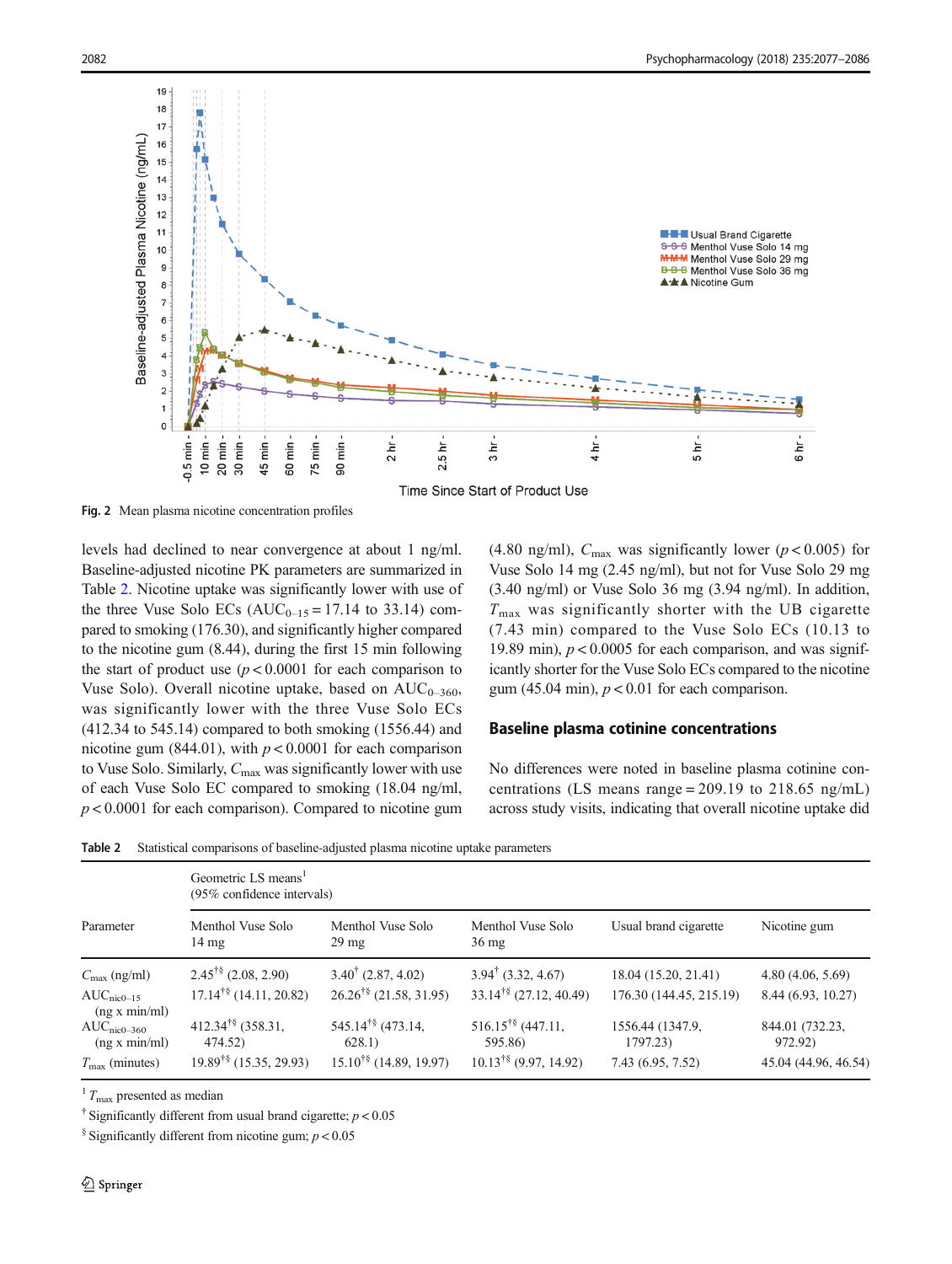not change throughout the study with the investigational use of Vuse Solo ECs and nicotine gum.

## Product use

Use of comparator products during the test visits included ad libitum smoking of a single UB cigarette within a 10-min period and use of a single piece of nicotine gum for up to 30 min. Based on the mean pre- to post-use differences in eliquid cartridge weights, from ad libitum use of Vuse Solo ECs for up to 10 min, subjects tended to use slightly more of Vuse Solo 14 mg (0.021 g), followed by Vuse Solo 29 mg (0.019 g) and Vuse Solo 36 mg (0.013 g). Summary statistics for at-home use (with subject-specific averages as input values) of all products are presented in Supplemental Table 3. Subjects used UB cigarette most frequently on a daily basis. Distributions of daily use for the Vuse Solo ECs were fairly similar from the minimum through the 3rd quartile, and so were the mean values.

## Physiological effects

Pulse rates and systolic and diastolic blood pressures at baseline were similar with use of each of the investigational products, ranging from a mean of 63.8 to 65.3 bpm, 115.1 to 117.6 mmHg, and 67.9 to 71.2 mmHg, respectively. As shown in Supplemental Table 4, use of the Vuse Solo 14 mg and Vuse Solo 36 mg resulted in smaller absolute changes in pulse rate compared to smoking UB cigarettes  $(p < 0.05)$ , whereas there were no significant differences in absolute changes in pulse rate after use of Vuse Solo ECs compared to use of the nicotine gum. There were also no statistically significant differences in the absolute changes in blood pressure with use of the menthol Vuse Solo ECs vs. the comparator products.

#### Expired carbon monoxide

Baseline expired carbon monoxide mean values were comparable prior to use of each investigational product, ranging from 6.87 to 7.53 ppm. As expected, the difference from baseline value was relatively unchanged following use of the three Vuse Solo ECs and nicotine gum (differences ranging from − 0.25 to + 0.35 ppm), but the increase from baseline was significant following use of the UB cigarette (5.08 ppm,  $p < 0.0001$ ). With regard to the baseline measurement, although subjects were instructed to refrain from use of tobacco/nicotine products for at least 12 h prior to test visits, their use of ECs or nicotine gum would not be detected by this assessment.

# Safety

The investigational products were well-tolerated under the conditions of use during the study. Fifty-nine adverse events

were reported by 28 of the 71 subjects. All adverse events were mild in severity; 11 were considered to be related to study product use and four were considered to be possibly related. Headache was the most common adverse event reported during this study, with 10 episodes reported by 10 subjects. All other adverse events were reported by five or fewer subjects each. The number of adverse events reported was comparable across investigational products, ranging from 9 to 13 with use of the three Vuse Solo ECs, 14 with the UB cigarette, and 11 with the nicotine gum.

# **Discussion**

Electronic cigarette use is on the rise as many smokers look for potentially lower-health-risk products in an effort to displace cigarette use. In order to successfully replace more toxic combustible products, potentially lower-risk products must possess characteristics that are desirable to smokers. As stated by Gottlieb and Zeller  $(2017, p. 1)$  $(2017, p. 1)$ , "...potentially less harmful tobacco products could reduce risk while delivering satisfying levels of nicotine for adults who still need or want it." "Satisfying levels of nicotine" implies some level of abuse liability, but the level that is acceptable or desirable has not been defined by the FDA. Nonetheless, the FDA recommends that abuse liability should be assessed to support premarket tobacco applications, and will consider these data among other information in its evaluation (US DHHS [2016](#page-9-0)).

To our knowledge, there have been no well-controlled studies to evaluate the abuse liability of menthol ECs to date. The methods used to evaluate the abuse liability of menthol Vuse Solo ECs in the current study were adapted from the pharmaceutical model and are generally consistent with other researchers investigating ECs (Carter et al. [2009;](#page-9-0) FDA [2010,](#page-9-0) [2017;](#page-9-0) McColl and Sellers [2006;](#page-9-0) Vansickel et al. [2012](#page-9-0)). The study methods included a number of subjective measures as well as measurements of nicotine uptake that could indicate the potential for these products to be acceptable commercial alternatives to cigarette smoking. As in our non-menthol abuse liability study, use of UB cigarettes seemed a more conservative approach for the study design. Inclusion of a common (non-UB) combustible comparator might have biased positive subjective measures in a manner suggesting weaker positive effects, if subjects liked it less or very little relative to UB. With the exception of the e-liquid flavors in the EC investigational products, the designs and conclusions of our two studies were similar overall. For smokers of mentholated cigarettes in this study, the abuse liability of menthol Vuse Solo ECs falls between that of combustible cigarettes and nicotine gum.

Menthol ECs represent a major category of ECs for which a formal assessment of abuse liability is lacking. Comparisons across our two abuse liability studies were not a planned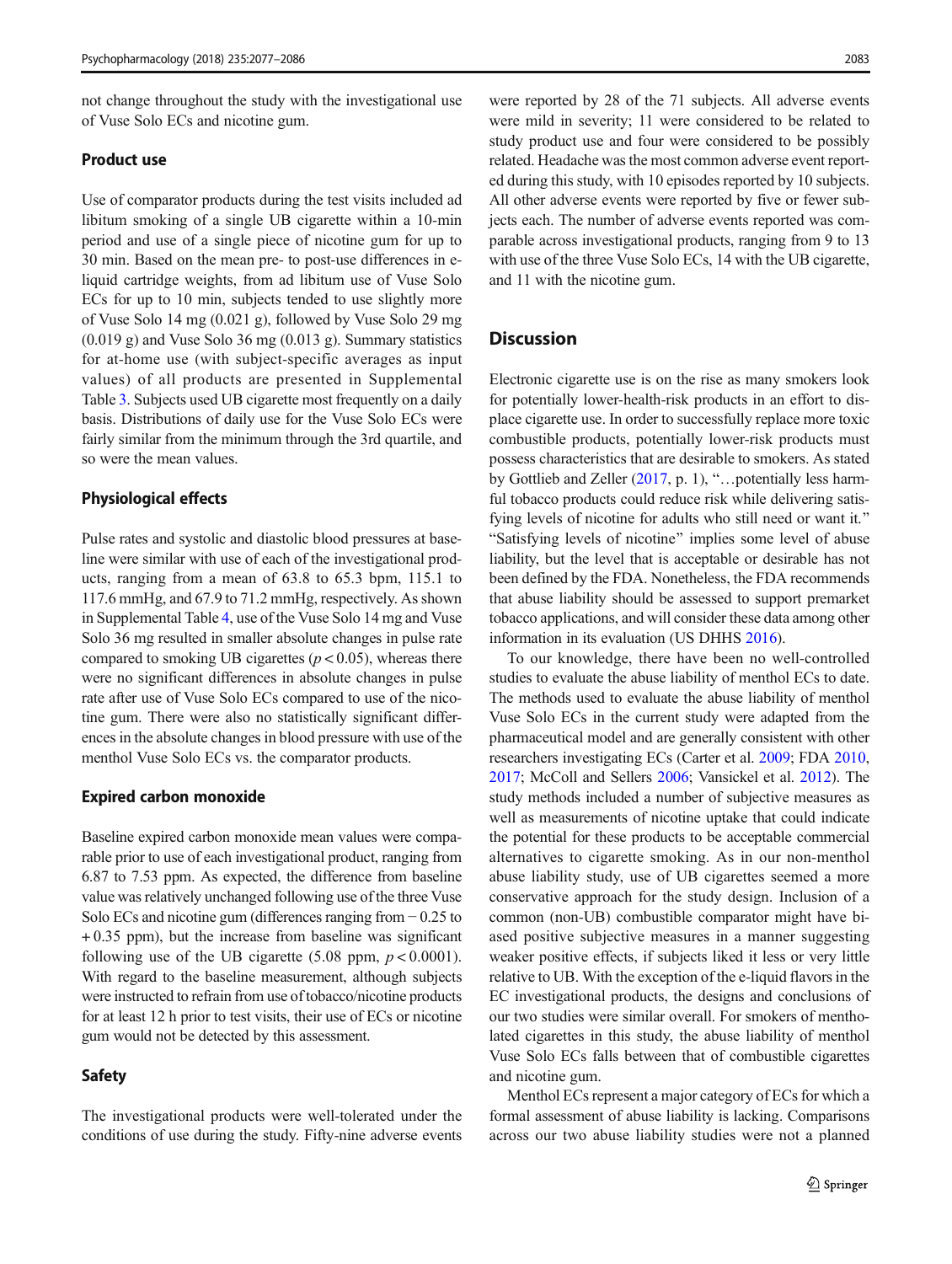objective and therefore must be made with caution. Formal statistical comparisons were not performed between the two studies; however, a few observations seem worthy of note and potentially, of additional research.

Smokers of menthol cigarettes scored all menthol Vuse Solo ECs significantly lower across the test visit for ratings of Product Liking, Intent to Use Product Again, and Liking of Positive Effects ( $AUEC_{15-360}$  in all cases) when compared to UB cigarette (Table 3). These scores were also significantly higher than those for nicotine gum for the first two of those subjective measures. Both sets of results are in alignment with those measured previously for non-menthol smokers. Menthol and non-menthol smokers, respectively, also showed similar Disliking of Negative Effects ( $AUEC_{15-360}$ ) scores, and there were no significant differences in scores for the Vuse Solo ECs when compared to those for cigarettes or gum. Urge to Smoke scores were higher with all menthol Vuse Solo ECs and nicotine gum compared to scores after smoking UB cigarettes. This pattern was true both in the first 15 min of the test visit and across the entire testing period and was similar to that seen in the last study.

With the exception of  $C_{\text{max}}$  for menthol Vuse Solo 36 mg (not statistically significantly different from gum), the nicotine uptake parameters  $C_{\text{max}}$  and  $\text{AUC}_{\text{nic0}-360}$  were significantly lower for the menthol Vuse Solo ECs compared to the cigarette condition and the nicotine gum condition (Supplemental Table 5). However, as also noted in the previous study, early nicotine uptake in the first 15 min  $(AUC_{0-15})$  following the start of product use was statistically highest with UB and was significantly higher with Vuse ECs than with nicotine gum. Based on work by Shiffman et al. [\(1996\)](#page-9-0), more rapid early absorption of nicotine could be helpful in preventing a relapse to smoking. For  $T_{\text{max}}$ , the Vuse ECs were higher than the cigarette condition and lower than the nicotine gum condition. Generally speaking, these results were also observed in the previous study of non-menthol smokers.

Results for nicotine uptake parameters for the UB cigarette and nicotine gum were generally consistent in both studies. Of note, all PK results with menthol Vuse Solo ECs in this study were directionally lower than those in the previous work, with differences ranging from approximately  $-15\%$ to approximately − 60%. The menthol study subjects included, respectively, a lower percentage of females than the prior study (38 vs. 42%), and a higher percentage of African Americans (31 vs. 0%). Menthol smokers were younger (mean age 34.3 vs. 39.7 years) and had higher body mass index (mean 29.0 vs. 27.1). They also smoked fewer cigarettes per day (mean 18.6 vs. 20.6) and had lower Fagerström Test for Cigarette Dependence scores (mean 5.4 vs. 5.8). If the differences in nicotine uptake were due to demographic variations between the two groups of subjects, we would expect the differences to also be present with the cigarette and gum conditions.

| Table 3 Subjective measure parameters from the current menthol and previous non-menthol studies |                          |                                             |                                                                                                         |                                                     |                                                                                                             |                                                    |                                                                  |                                                               |                                            |                                                                    |
|-------------------------------------------------------------------------------------------------|--------------------------|---------------------------------------------|---------------------------------------------------------------------------------------------------------|-----------------------------------------------------|-------------------------------------------------------------------------------------------------------------|----------------------------------------------------|------------------------------------------------------------------|---------------------------------------------------------------|--------------------------------------------|--------------------------------------------------------------------|
|                                                                                                 | Vuse Solo 14 mg          |                                             | Vuse Solo 29 mg                                                                                         |                                                     | Vuse Solo 36 mg                                                                                             |                                                    |                                                                  | Usual brand cigarette                                         | Nicotine gum                               |                                                                    |
| Parameter <sup>1</sup>                                                                          | Menthol                  | Non-menthol                                 | Menthol                                                                                                 | Non-menthol                                         | Menthol                                                                                                     | Non-menthol                                        | Menthol                                                          | Non-menthol                                                   | Menthol                                    | Non-menthol                                                        |
| Product Liking (AUEC <sub>15-360</sub> )                                                        | $1521.63**$              | 396.68                                      | $1426.20$ *,†                                                                                           | 1430.66                                             | $1256.89**$                                                                                                 | 1190.01                                            | 3148.10                                                          | 3116.52                                                       | 907.29                                     | 799.38                                                             |
| $E_{\max}$                                                                                      | $5.08^{*+}$              | 36                                          | $4.51**$                                                                                                | 1.57                                                | $4.53***$                                                                                                   | 4.13                                               | 9.29                                                             | 90 <sub>6</sub>                                               | 3.25                                       |                                                                    |
| Intent to Use Again (AUEC <sub>15-360</sub> )                                                   | $1489.01$ * <sup>*</sup> |                                             |                                                                                                         | 1635.82                                             |                                                                                                             |                                                    | 2403.50                                                          | 2369.30                                                       | 1143.37                                    |                                                                    |
| $L_{\max}$                                                                                      | $4.40**$                 |                                             |                                                                                                         |                                                     |                                                                                                             |                                                    | 6.93                                                             |                                                               |                                            |                                                                    |
| Liking of Positive Effects (AUEC <sub>15-360</sub> )                                            | 766.72*                  | 1619.43<br>1.71<br>727.42<br>5.71<br>502.66 | $1534.54^{*}$<br>$4.49^{*}$<br>$1003.47^{*}$<br>$1003.47^{*}$<br>$6.44^{*}$<br>$61.5^{*}$<br>$61.5^{*}$ | $4.75$<br>800.57<br>6.51<br>827.41<br>6.41<br>94.52 | 1412.88 <sup>*,†</sup><br>4.25 <sup>*,†</sup><br>704.70 <sup>*</sup><br>6.74 <sup>*</sup><br>491.65<br>5.17 | 1400.99<br>4.07<br>673.67<br>5.99<br>5.085<br>6.67 | $\begin{array}{r} 1388.31 \\ 8.63 \\ 787.93 \\ 6.06 \end{array}$ | $6.81$<br>$889.74$<br>$8.31$<br>$423.38$<br>$5.80$<br>$60.52$ | $3.32\n842.96\n6.02\n771.89\n6.24\n104.25$ | 3.21<br>1091.84<br>13.29<br>444.17<br>5.47<br>5.28<br>6.28<br>6.28 |
| $L_{\max}$                                                                                      | $6.45*$                  |                                             |                                                                                                         |                                                     |                                                                                                             |                                                    |                                                                  |                                                               |                                            |                                                                    |
| Disliking of Negative Effects (AUEC <sub>15-360</sub> )                                         | 596.25                   |                                             |                                                                                                         |                                                     |                                                                                                             |                                                    |                                                                  |                                                               |                                            |                                                                    |
| $L_{\rm max}$                                                                                   | 5.16                     | .03                                         |                                                                                                         |                                                     |                                                                                                             |                                                    |                                                                  |                                                               |                                            |                                                                    |
| Urge to Smoke $(AUEC_{0-15})$                                                                   | $106.08$ <sup>*</sup>    | <b>7.07</b>                                 |                                                                                                         |                                                     | $103.70*$                                                                                                   | 104.38                                             | 59.58                                                            |                                                               |                                            |                                                                    |
| Urge to Smoke (AUEC <sub>0-360</sub> )                                                          | 2852.04*                 | 2781.63                                     | 2873.61                                                                                                 | 2715.24                                             | 2802.17                                                                                                     | 2823.38                                            | 2302.64                                                          | 2290.86                                                       | 2688.18                                    | 2773.64<br>5.39                                                    |
| $E_{\min}$                                                                                      | 5.76"                    | $\overline{17}$                             | 5.91*                                                                                                   | 1.97                                                | 5.59*                                                                                                       | 5.92                                               | 1.94                                                             | 2.12                                                          | 5.38                                       |                                                                    |
| Parameters presented as LS means                                                                |                          |                                             |                                                                                                         |                                                     |                                                                                                             |                                                    |                                                                  |                                                               |                                            |                                                                    |

\*

†

 Statistically significantly different than usual brand cigarette, Statistically significantly different than usual brand cigarette,  $p < 0.05$ 

 Statistically significantly different than nicotine gum, Statistically significantly different than nicotine gum,  $p < 0.05$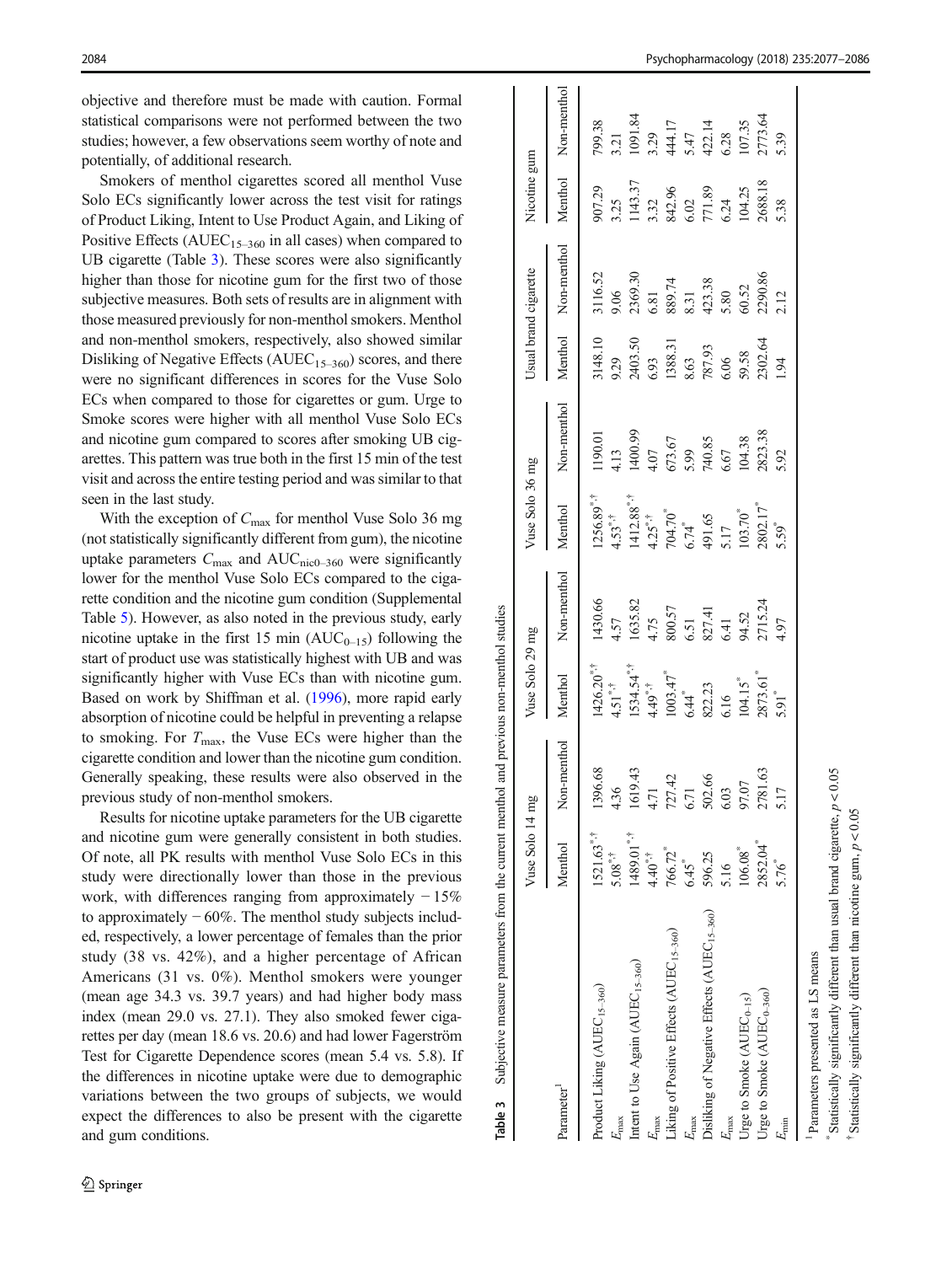<span id="page-8-0"></span>The primary intended audience for use of ECs is established adult smokers of combustible cigarettes, who are encouraged to migrate from use of combustibles to products that are generally recognized to potentially pose a lower risk of harm (Goniewicz et al. [2014](#page-9-0); Royal College of Physicians [2016](#page-9-0); Gottlieb and Zeller [2017\)](#page-9-0). The authors acknowledge that established adult smokers are only one group of people who might experiment with and continue to use ECs. Distinct drivers may contribute to the use of ECs, such as desire for a product that helps to reduce or quit smoking, presents less risk/harm compared to smoking, provides a reduction in urge to smoke or withdrawal symptoms, and offers enjoyment factors (e.g., product design, taste) (Tucker et al. [2017;](#page-9-0) Baweja et al. 2016; Biener and Hargraves 2015; Harrell et al. [2015;](#page-9-0) Etter and Bullen [2011\)](#page-9-0).

With many possible elements to consider across the abuse liability paradigm, a single study design, consistent with classical abuse liability methodology, can necessarily incorporate only limited objectives. The current study design was intended to be representative of the "real world" setting when a smoker first considers use of ECs, and assessed some of those products against two comparators that have long been commercially available. Established adult smokers have the greatest incentive to try existing or novel ECs. We acknowledge that testing other groups (e.g., experienced EC users, nontobacco users, or former tobacco users) could have yielded different results from those presented here.

In summary, the results of the current study are in close agreement with our previous evaluation of non-menthol Vuse Solo ECs. Specifically, the results indicate that the abuse liability for the menthol Vuse Solo ECs tested in this study is markedly lower than that of combustible cigarettes, but somewhat higher than and closer to that of nicotine gum. From a public health perspective, the primary importance of menthol in electronic cigarettes and other electronic nicotine delivery systems may be in providing a commercially available alternate flavor category to offer an appealing option for smokers of menthol cigarettes (see general discussion in Abrams et al. 2017). In a diverse marketplace, Vuse Solo ECs are but one platform in terms of form and functionality. Continued research will provide a better understanding of the rapidly evolving vapor category's utility to displace combustible cigarettes and potentially benefit public health.

Acknowledgements The authors would like to acknowledge the following individuals for their contributions to this work: Elaine Round, PhD, was the principal designer of the study. She, along with Sheri Bowman, developed the electronic patient reported outcomes (ePRO) instruments used in the study. Sheri Bowman also provided major support in implementation of the ePRO instruments used in the study; Eckhardt Schmidt oversaw handling of the biological specimens for pharmacokinetic analysis; Angela Slater provided regulatory study support; and Megan Whelen provided valuable input during the writing and editing of the manuscript. Select portions of the content of this paper were presented in a paper previously published by the authors in Psychopharmacology (Stiles et al. [2017\)](#page-9-0).

Funding This study was funded by RJ Reynolds Vapor Company through its affiliate RJ Reynolds Tobacco Company.

## Compliance with ethical standards

The study was reviewed and approved by Chesapeake Institutional Review Board (Columbia, MD) and was conducted in accordance with the ethical standards in the Declaration of Helsinki and applicable sections of the US Code of Federal Regulations and ICH E6 Good Clinical Practices.

Conflict of interest MF Stiles, LR Campbell, and T Jin are full-time employees of RAI Services Company. RAI Services Company is a wholly owned subsidiary of Reynolds American Inc., which is a wholly owned subsidiary of British American Tobacco plc. DW Graff is a full-time employee of Celerion and provided the original draft of the manuscript. RV Fant and JE Henningfield are full-time employees of PinneyAssociates, which provides consulting services on smoking cessation and tobacco harm minimization (including nicotine replacement therapy and electronic vapor products) to Niconovum, USA, Inc., RJ Reynolds Vapor Company, and RAI Services Company (all subsidiaries of Reynolds American Inc.). JE Henningfield also owns an interest in intellectual property for a novel nicotine medication. Through PinneyAssociates, Fant and Henningfield provide consulting services to pharmaceutical companies on abuse potential assessment, and the regulation of substances with a potential for abuse.

Open Access This article is distributed under the terms of the Creative Commons Attribution 4.0 International License (http:// creativecommons.org/licenses/by/4.0/), which permits unrestricted use, distribution, and reproduction in any medium, provided you give appropriate credit to the original author(s) and the source, provide a link to the Creative Commons license, and indicate if changes were made.

# References

- Abrams DB (2014) Promise and peril of e-cigarettes: can disruptive technology make cigarettes obsolete? JAMA 311(2):135–136. [https://](https://doi.org/10.1001/jama.2013.285347) [doi.org/10.1001/jama.2013.285347](https://doi.org/10.1001/jama.2013.285347)
- Abrams DB, Glasser AM, Pearson JL, Villanti AC, Collins LK, Niaura RS (2017) Harm minimization and tobacco control: reframing societal views of nicotine use to rapidly save lives. Ann Rev Public Health In press
- Ahijevych K, Garrett BE (2004) Menthol pharmacology and its potential impact on cigarette smoking behavior. Nicotine Tob Res 6(Suppl 1): S17–S28
- Baweja R, Curci KM, Yingst J, Veldheer S, Hrabovsky S, Wilson SJ, Nichols TT, Eissenberg T, Foulds J (2016) Views of experienced electronic cigarette users. Addict Res Theory 24(1):80–88
- Benowitz NL, Swan GE, Jacob P 3rd, Lessov-Schlaggar CN, Tyndale RF (2006) CYP2A6 genotype and the metabolism and disposition kinetics of nicotine. Clin Pharmacol Ther 80:457–467. [https://doi.org/](https://doi.org/10.1016/j.clpt.2006.08.011) [10.1016/j.clpt.2006.08.011](https://doi.org/10.1016/j.clpt.2006.08.011)
- Benowitz NL, Dains KM, Dempsey D, Wilson M, Jacob P (2011) Racial differences in the relationship between number of cigarettes smoked and nicotine and carcinogen exposure. Nicotine Tob Res 13(9):772– 783
- Biener L, Hargraves JL (2015) A longitudinal study of electronic cigarette use among a population-based sample of adult smokers: association with smoking cessation and motivation to quit. Nicotine Tob Res 17(2):127–133